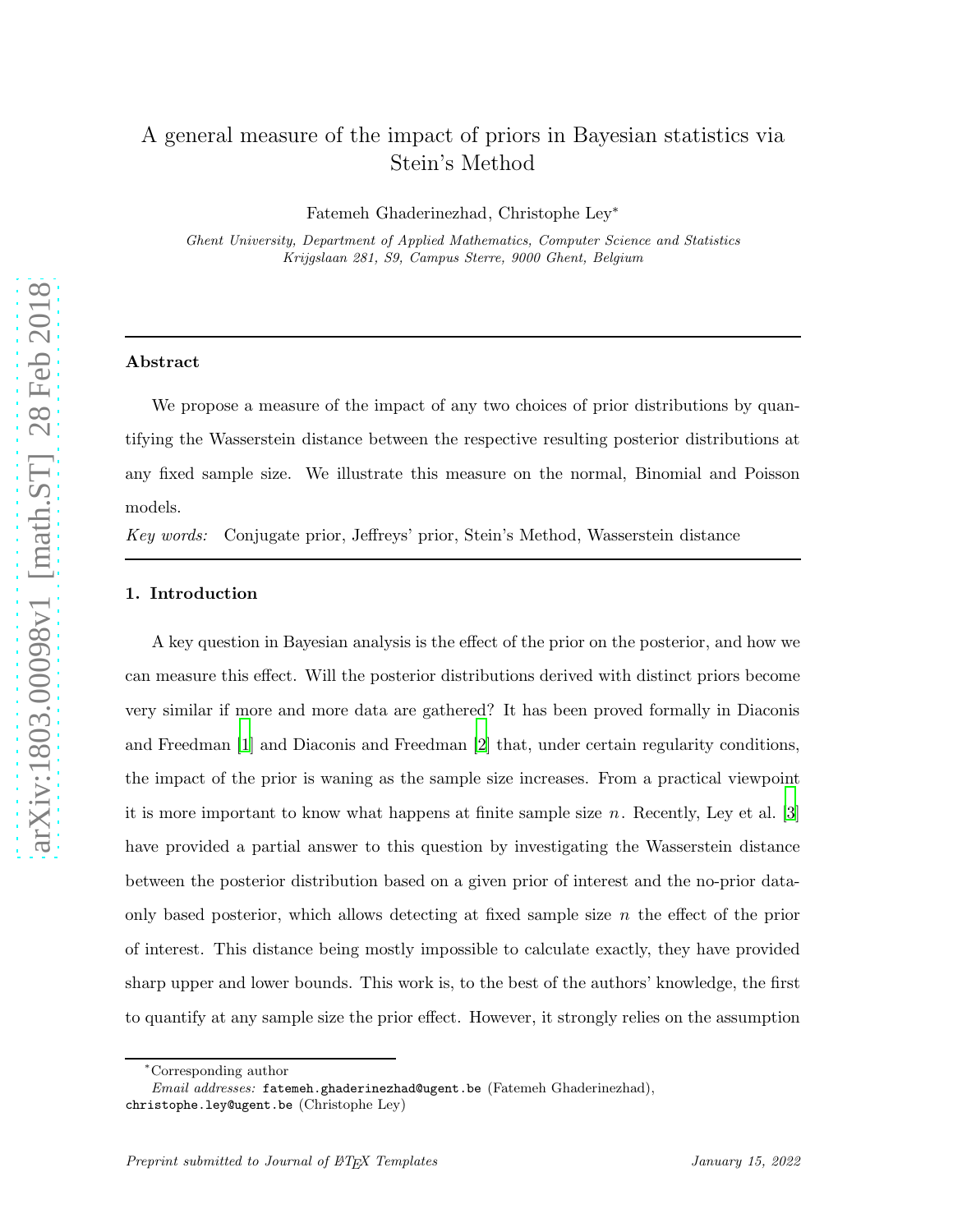that one prior is the flat uniform prior (or data-only prior), and hence it does not allow a direct comparison between two general priors.

Our aim in the present paper is to fill this gap and to extend the methodology of Ley et al. [\[3](#page-11-2)] to the setting where we can quantify the distributional distance between posteriors resulting from any two priors. As in Ley et al. [\[3](#page-11-2)], we opt here for the Wasserstein-1 distance defined as

$$
d_{\mathcal{W}}(P_1, P_2) = \sup_{h \in \mathcal{H}} |E[h(X_1)] - E[h(X_2)]|
$$

for  $X_1$  and  $X_2$  random variables with respective distribution functions  $P_1$  and  $P_2$ , and where  $H$  stands for the class of Lipschitz-1 functions. We shall provide sharp lower and upper bounds on this distance for any two posteriors. For the upper bound case, our approach relies on a variant of Stein's density approach Stein et al. [\[4\]](#page-11-3), see also Ley et al. [\[5](#page-11-4)] for a recent account.

The present paper is organized as follows. In Section [2](#page-1-0) we provide the notations and terminology used throughout the paper, state and prove our main theorem. Then in Section [3](#page-5-0) we illustrate the strength of our new general measure of the difference between two priors by considering several examples of well-known distributions. In each case, we compare the effects of distinct priors on the posterior distribution of the parameter we are interested in. The choices of our priors are motivated by research papers that have discussed various choices of viable priors for a certain parameter.

## <span id="page-1-0"></span>2. A general method to compare the effects of two priors

We start by fixing our notations. We consider independent and identically distributed observations  $X_1, \ldots, X_n$  from a parametric model with parameter of interest  $\theta \in \Theta \subseteq \mathbb{R}$ . Our framework allows the common distribution of the  $X_i$ 's to be continuous as well as discrete. For the sake of simplicity, we shall denote the sampling density or likelihood of  $X_1, \ldots, X_n$  by  $\ell(x; \theta)$  where  $x = (x_1, \ldots, x_n)$  are the observed values. Now consider two distinct (possibly improper) prior densities  $p_1(\theta)$  and  $p_2(\theta)$  for  $\theta$ . The two resulting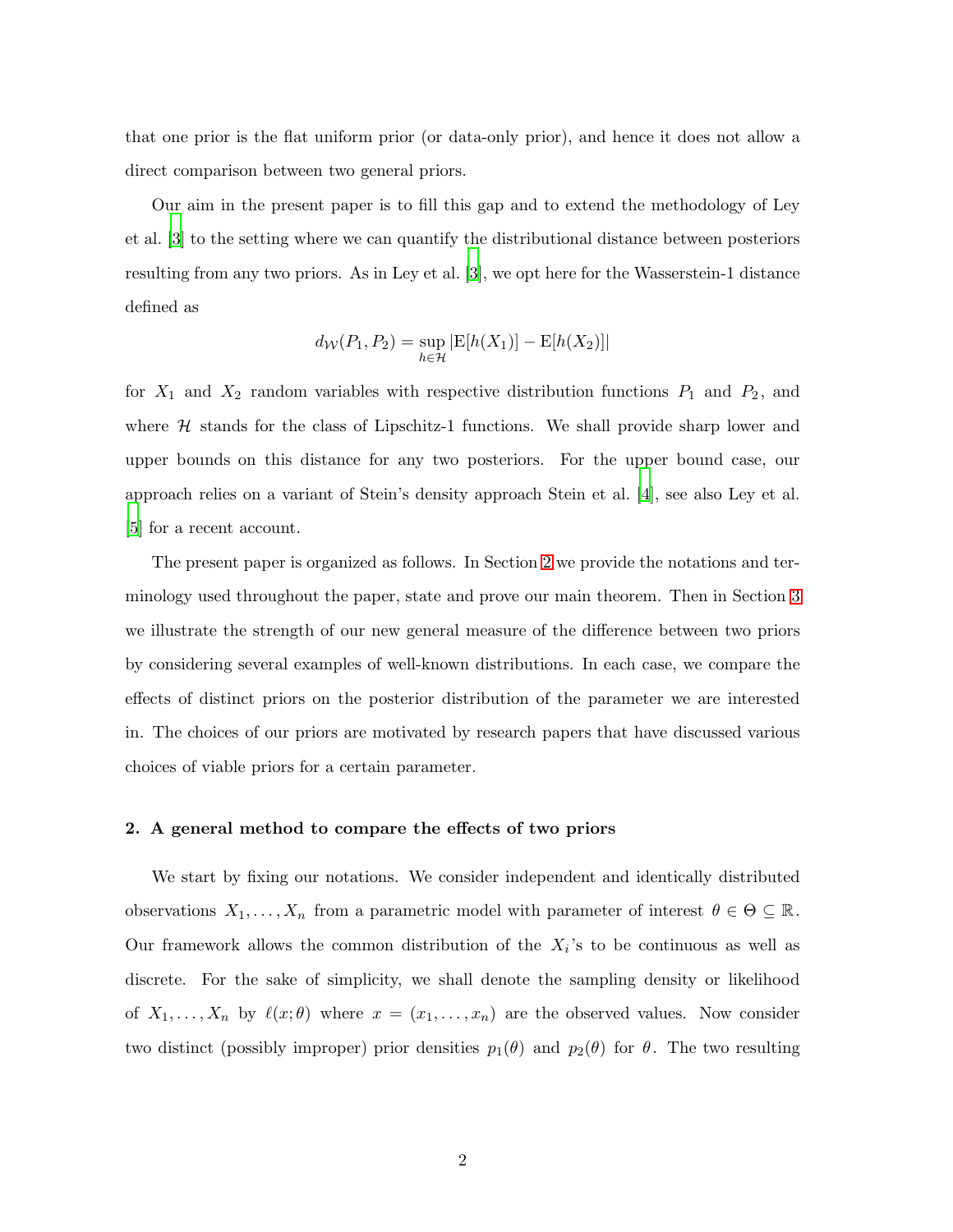posterior densities for  $\theta$  then take on the guise

$$
p_i(\theta; x) = \kappa_i(x) p_i(\theta) \ell(x; \theta), \quad i = 1, 2,
$$

where  $\kappa_1(x), \kappa_2(x)$  are normalizing constants. We write  $(\Theta_1, P_1)$  and  $(\Theta_2, P_2)$  the couples of random variables and cumulative distribution functions corresponding respectively to the densities  $p_1(\theta; x)$  and  $p_2(\theta; x)$ .

Suppose that both posterior distributions have finite means  $\mu_1$  and  $\mu_2$ . For our general result we borrow a quantity from the Stein Method literature, namely the *Stein kernel*  $\tau_i$ of  $P_i$  defined as

<span id="page-2-0"></span>
$$
\tau_i(\theta; x) = \frac{1}{p_i(\theta; x)} \int_{a_i}^{\theta} (\mu_i - y) p_i(y; x) dy, \quad i = 1, 2,
$$
\n(1)

where  $a_i$  is the lower bound of the support  $I_i = (a_i, b_i)$  of  $p_i$ . One can readily see that this function is always positive and vanishes at the boundaries of the support. For more information about Stein kernels, we refer the reader to Ley et al. [\[3\]](#page-11-2); for the present paper no further knowledge than the definition [\(1\)](#page-2-0) is necessary.

The key element in our developments is the fact that the densities  $p_1(\theta; x)$  and  $p_2(\theta; x)$ are nested, meaning that one support is included in the other. We here suppose that  $I_2 \subseteq I_1$ which allows us to write  $p_2(\theta; x) = \frac{\kappa_2(x)}{\kappa_1(x)} \rho(\theta) p_1(\theta; x)$  with

$$
\rho(\theta) = \frac{p_2(\theta)}{p_1(\theta)}.
$$

With these notations in hand, we obtain the following theorem which is a general way of comparing the two priors  $p_1(\theta)$  and  $p_2(\theta)$  and follows from Stein's Method for nested densities Ley et al. [\[3](#page-11-2)].

<span id="page-2-1"></span>Theorem 1. Consider H the set of Lipschitz-1 functions on R. Assume that  $\theta \mapsto \rho(\theta)$  is differentiable on  $I_2$  and satisfies (i)  $E[|\Theta_1 - \mu_1| \rho(\Theta_1)] < \infty$ ,  $(iii)$   $(\rho(\theta) \int_{a_1}^{\theta} (h(y) - \mathbb{E}[h(\Theta_1)]) p_1(y; x) dy)$  is integrable for all  $h \in \mathcal{H}$  and  $(iii)$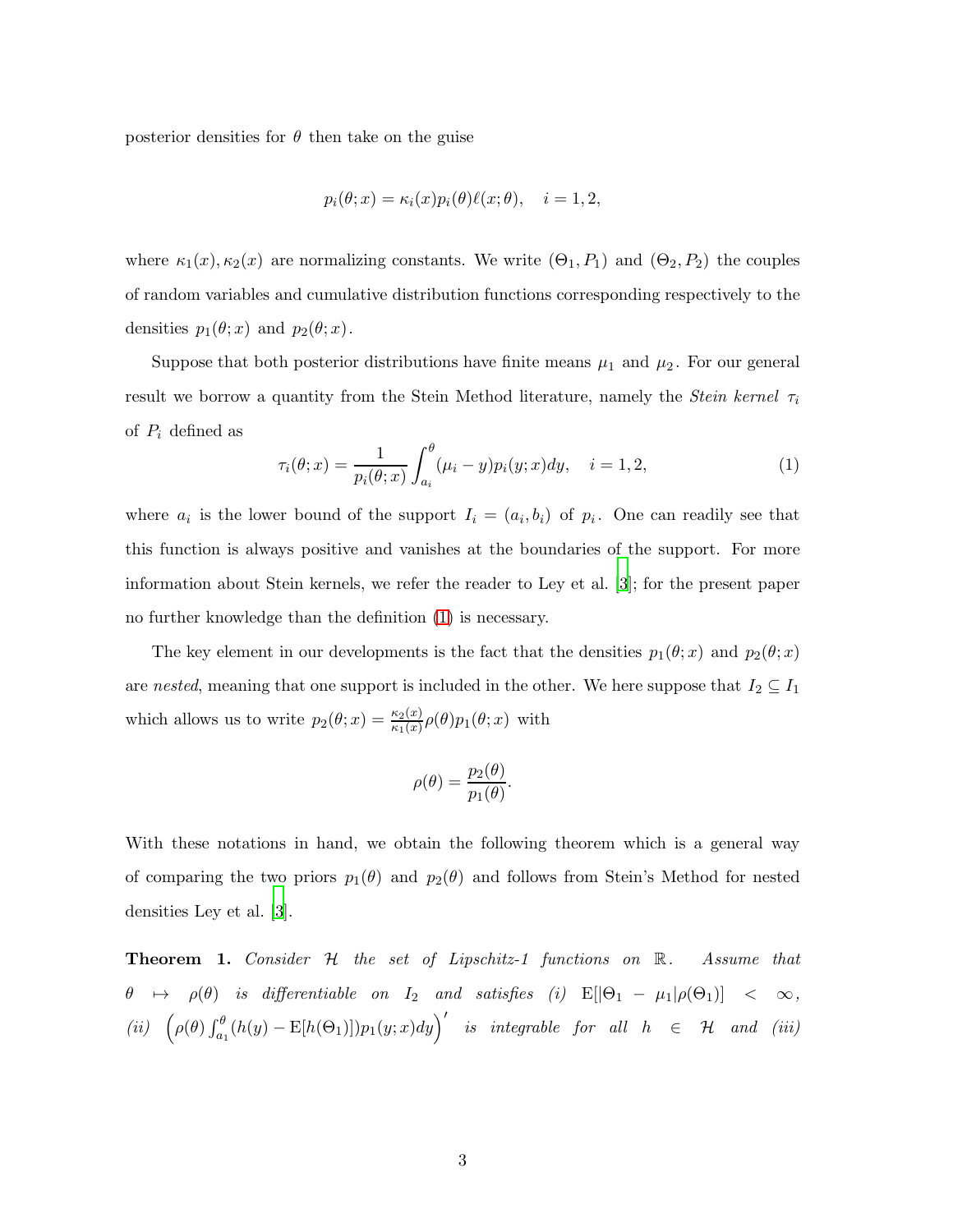$\lim_{\theta\to a_2,b_2} \rho(\theta) \int_{a_1}^{\theta} (h(y) - \mathbb{E}[h(\Theta_1)]) p_1(y;x) dy = 0$  for all  $h \in \mathcal{H}$ . Then

$$
|\mu_1 - \mu_2| = \frac{|E[\tau_1(\Theta_1; x)\rho'(\Theta_1)]|}{E[\rho(\Theta_1)]} \le d_{\mathcal{W}}(P_1, P_2) \le \frac{E[\tau_1(\Theta_1; x)|\rho'(\Theta_1)]}{E[\rho(\Theta_1)]}
$$
(2)

<span id="page-3-1"></span>and, if the variance of  $\Theta_1$  exists,

<span id="page-3-0"></span>
$$
|\mu_1 - \mu_2| \le d_{\mathcal{W}}(P_1, P_2) \le ||\rho'||_{\infty} \frac{\text{Var}[\Theta_1]}{\text{E}[\rho(\Theta_1)]}
$$
(3)

where  $|| \cdot ||_{\infty}$  stands for the infinity norm.

Proof. Our proof relies on Theorem 3.1 of Ley et al. [\[3](#page-11-2)] about Stein's Method for nested densities. Let us start by establishing the upper bounds in [\(2\)](#page-3-0) and [\(3\)](#page-3-1). The function  $\pi_0$ from Ley et al. [\[3\]](#page-11-2) coincides in our case with  $\frac{\kappa_2(x)}{\kappa_1(x)}\rho(\theta)$ , yielding our conditions on  $\rho(\theta)$  and the upper bound

$$
\mathbf{E}[\tau_1(\Theta_1;x)|\rho'(\Theta_1)||\frac{\kappa_2(x)}{\kappa_1(x)}.
$$

The final form of the upper bound in [\(2\)](#page-3-0) is obtained by noticing that

$$
1 = \int_{\Theta} p_2(\theta; x) d\theta = \int_{\Theta} \frac{\kappa_2(x)}{\kappa_1(x)} \rho(\theta) p_1(\theta; x) d\theta = \frac{\kappa_2(x)}{\kappa_1(x)} \mathbb{E}[\rho(\Theta_1].
$$

The upper bound in [\(3\)](#page-3-1) follows from  $E[\tau_1(\Theta_1; x)|\rho'(\Theta_1)] \leq ||\rho'||_{\infty} E[\tau_1(\Theta_1; x)]$  and from the property of a Stein kernel to satisfy  $E[\tau_1(\Theta_1; x)\varphi'(\Theta_1)] = E[(\Theta_1 - \mu_1)\varphi(\Theta_1)]$  for all differentiable function  $\varphi$  for which  $E[(\Theta_1 - \mu_1)\varphi(\Theta_1)]$  exists, implying in particular that  $E[\tau_1(\Theta_1; x)] = \text{Var}[\Theta_1].$ 

The lower bound  $\frac{|E[\tau_1(\Theta_1;x)\rho'(\Theta_1)]|}{E[\rho(\Theta_1)]}$  is obtained along the same lines as the upper bound. It remains to show that it equals the simplified expression  $|\mu_1 - \mu_2|$ . Using again the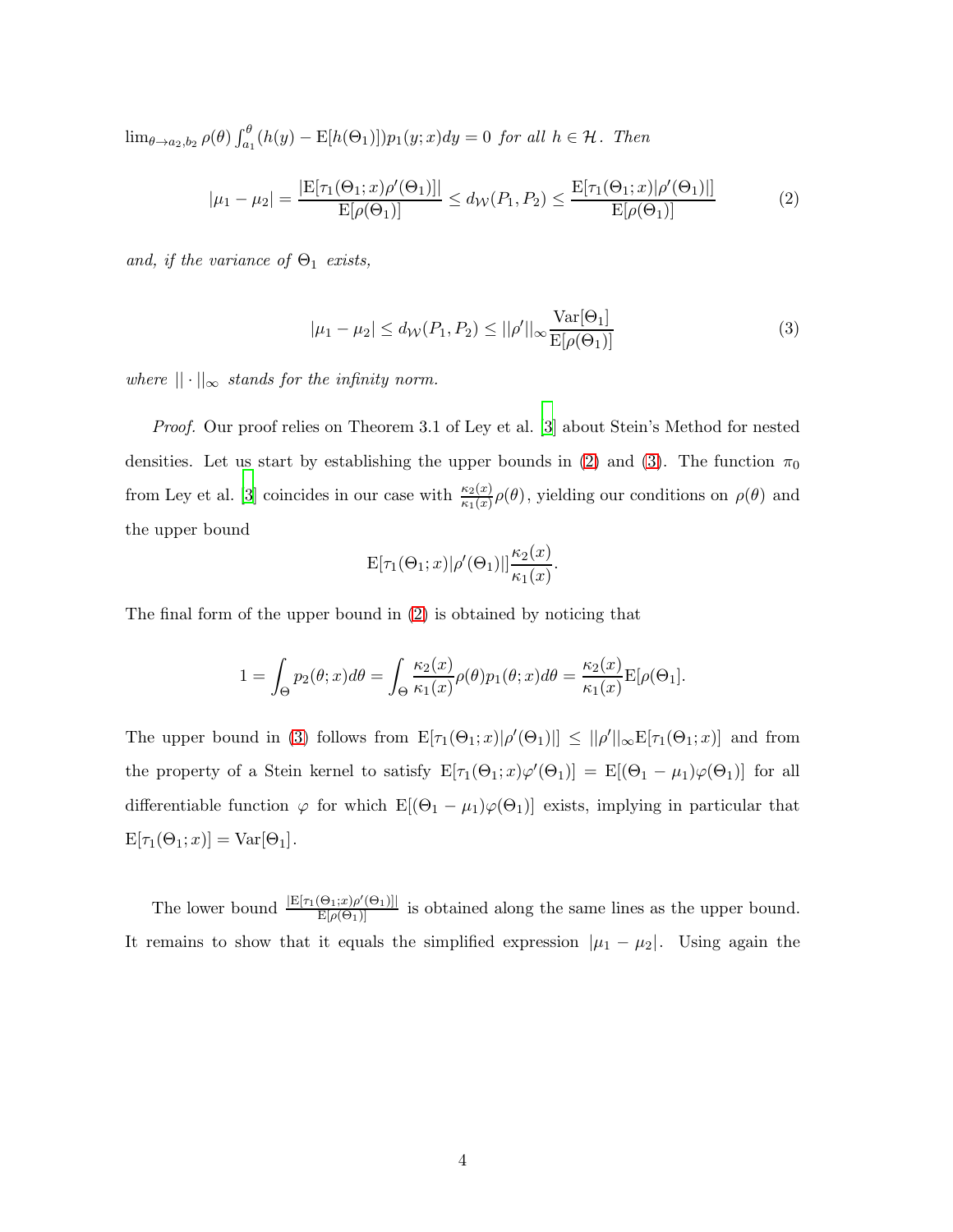above-mentioned Stein kernel property, we get

$$
\frac{|\mathcal{E}[\tau_1(\Theta_1; x)\rho'(\Theta_1)]|}{\mathcal{E}[\rho(\Theta_1)]} = |\mathcal{E}[\tau_1(\Theta_1; x)\rho'(\Theta_1)]| \frac{\kappa_2(x)}{\kappa_1(x)}
$$
  
\n
$$
= |\mathcal{E}[(\Theta_1 - \mu_1)\rho(\Theta_1)]| \frac{\kappa_2(x)}{\kappa_1(x)}
$$
  
\n
$$
= |\mathcal{E}[\Theta_2] - \mu_1 \mathcal{E}[\rho(\Theta_1)] \frac{\kappa_2(x)}{\kappa_1(x)}
$$
  
\n
$$
= |\mu_2 - \mu_1|.
$$

We attract the reader's attention to the fact that the lower bound  $|\mu_1 - \mu_2|$  can be readily obtained by noticing that the identity function  $h(x) = x$  belongs to the class of Lipschitz-1 functions. For the comparison of lower and upper bounds it is however relevant to provide as well the equivalent expression of the lower bound in terms of the Stein kernel and  $\rho$ . Indeed, a close examination of both upper and lower bounds reveals that, if  $\rho$  is a monotone increasing or decreasing function, the bounds do coincide, leading to

<span id="page-4-0"></span>Corollary [1](#page-2-1). If in addition to the conditions of Theorem 1 we assume that the ratio  $\rho$  is monotone increasing or decreasing, then

$$
d_{\mathcal{W}}(P_1, P_2) = \frac{\mathbb{E}[\tau_1(\Theta_1; x)|\rho'(\Theta_1)|]}{\mathbb{E}[\rho(\Theta_1)]}.
$$

We now briefly discuss the relevance of the bounds from Theorem [1.](#page-2-1) The impact of a prior can best be measured by considering its effect on the resulting posterior distribution, and our result precisely allows us to quantify the difference in terms of Wasserstein distance between two posteriors resulting from distinct priors. As can be appreciated from [\(2\)](#page-3-0), our bounds are sharp since they contain the same quantities in both the upper and lower bounds; this fact is further underlined by the equality in Corollary [1.](#page-4-0) The special case of one prior being the improper prior  $p_1(\theta) = 1$  allows us to retrieve the measure of the influence of the prior given in Ley et al. [\[3\]](#page-11-2).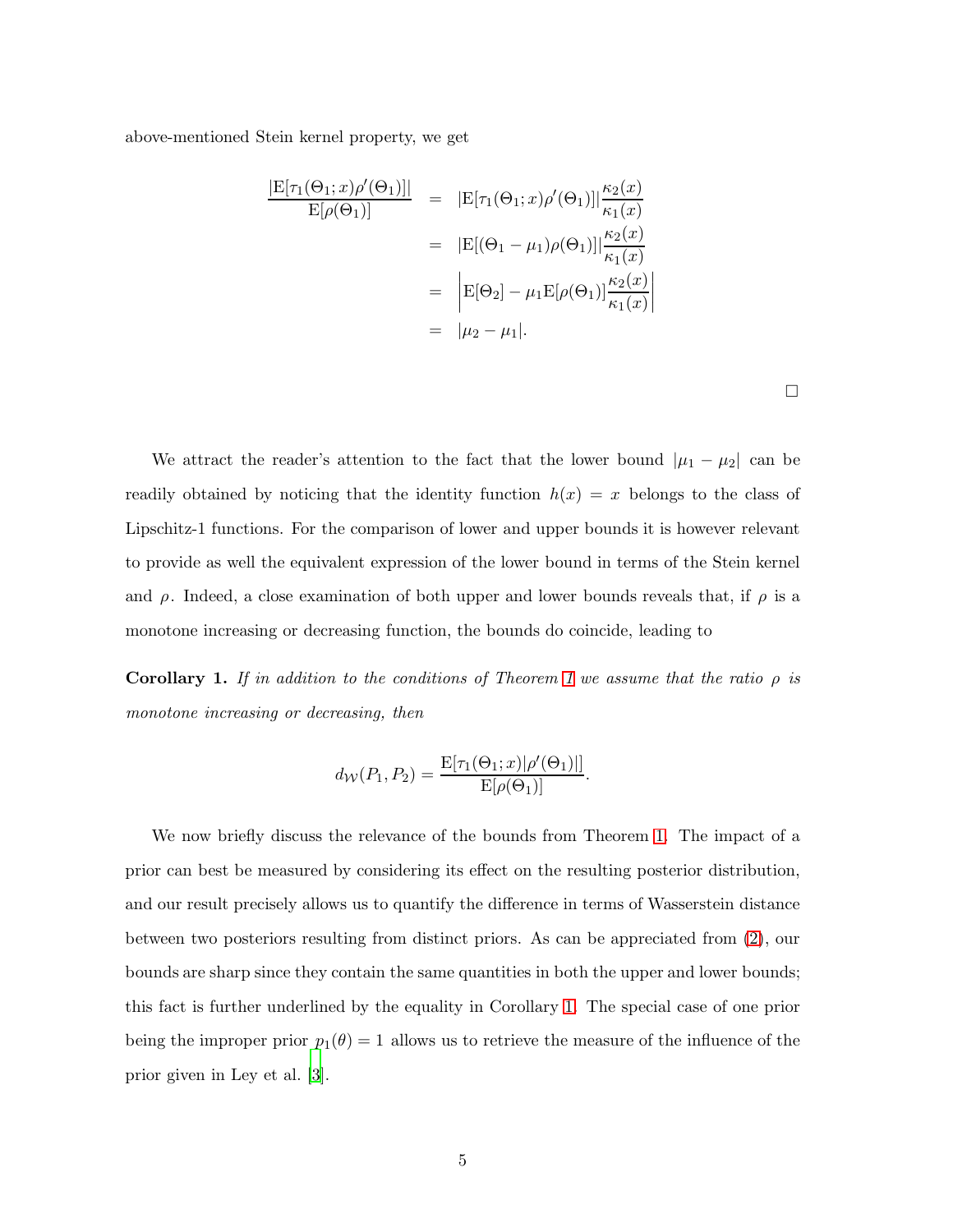## <span id="page-5-0"></span>3. Comparison of various priors for various distributions

We now illustrate the strength of Theorem [1](#page-2-1) by comparing popular choices of priors for parameters of three famous distributions, namely the normal, the Binomial and the Poisson models. We will work out in detail the case of the normal distribution. As we shall see, the bounds that we get allow us to conclude that, in all these cases, the difference between the resulting priors vanishes at the speed of  $n^{-1}$  independently of the observations, but that at finite sample size  $n$  the observations do play a role.

## <span id="page-5-1"></span>3.1. Priors for the scale parameter of the normal distribution

Our first example concerns the normal  $N(\mu, \sigma^2)$  distribution with probability density function

$$
x \mapsto \frac{1}{\sqrt{2\pi\sigma^2}} \exp\left(-\frac{(x-\mu)^2}{2\sigma^2}\right), x \in \mathbb{R},
$$

with location parameter  $\mu \in \mathbb{R}$  and dispersion parameter  $\sigma^2 > 0$ . Our parameter of interest here is  $\sigma^2$ , and we consider  $\mu$  to be fixed. Our motivation for studying various priors for  $\sigma^2$  comes from Kavetski et al. [\[6](#page-11-5)] who consider a storm depth multiplier model to represent rainfall uncertainty, where the errors appear under multiplicative form and are assumed to be normal. They fix the mean  $\mu$  but state that "less is understood about the degree of rainfall uncertainty, i.e., the multiplier variance" and therefore study various priors for  $\sigma^2$ . The two priors that they investigate are Jeffreys' prior and an Inverse Gamma prior, and we shall here show how our methods allow to directly measure the difference in impacts between these two priors.

Consider the setting where  $x = (x_1, \ldots, x_n)$  is a random sample from the  $N(\mu, \sigma^2)$ population with fixed location  $\mu$ . The likelihood function  $\ell(x; \sigma^2)$  of the normal model can be factorized into

$$
\ell(x;\sigma^2) = (2\pi\sigma^2)^{-\frac{n}{2}} \exp\bigg\{-\frac{1}{2}\sum_{i=1}^n \frac{(x_i-\mu)^2}{\sigma^2}\bigg\}.
$$

The Jeffreys' prior is a popular prior as it is invariant under reparametrization and is proportional to the square-root of the Fisher information associated with the parameter of interest. In the present setting it is proportional to  $\frac{1}{\sigma^2}$  which leads to the posterior density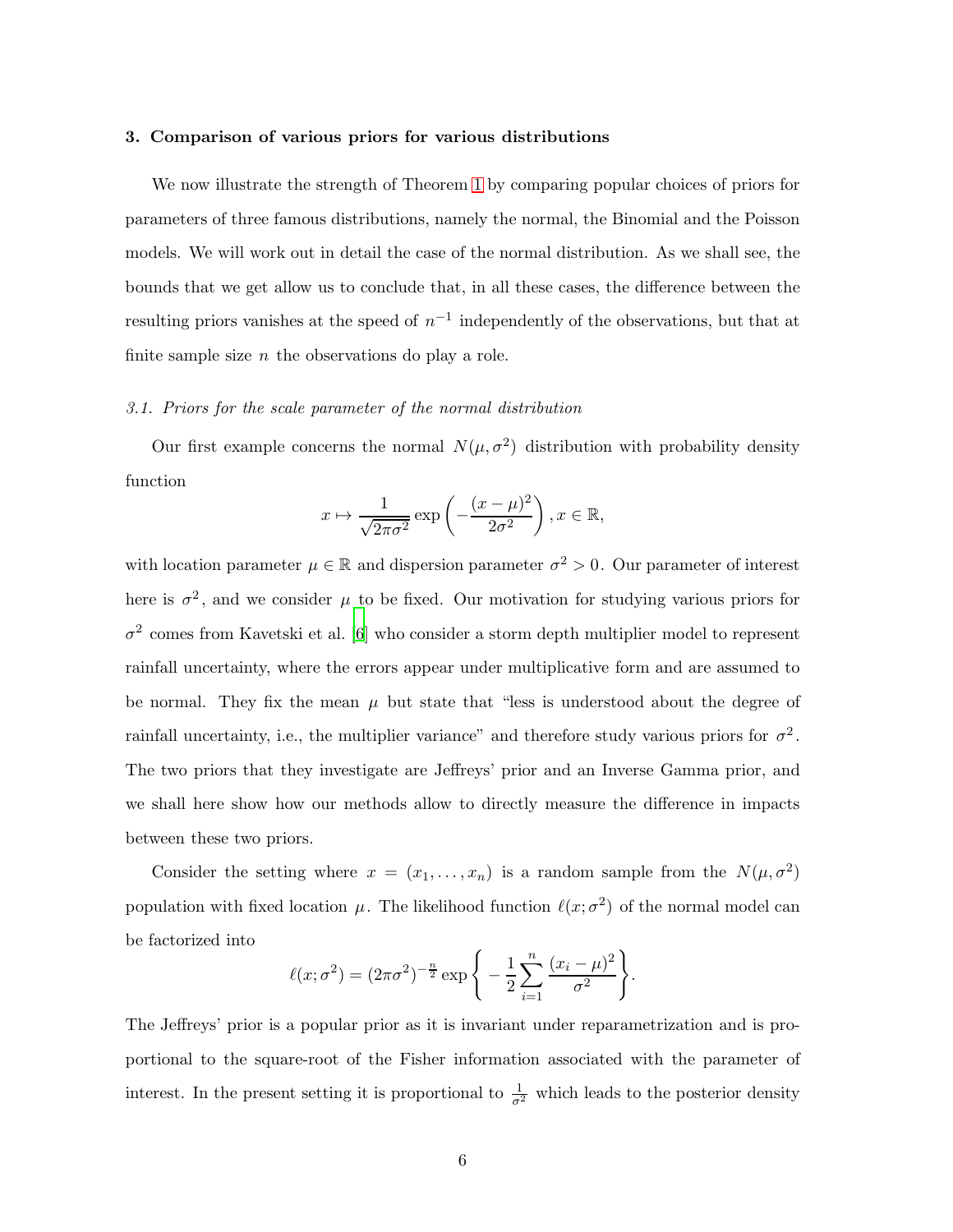being proportional to

$$
\sigma^2 \mapsto (\sigma^2)^{-\frac{n}{2}-1} \exp\Bigg\{-\frac{1}{2}\sum_{i=1}^n \frac{(x_i-\mu)^2}{\sigma^2}\Bigg\}.
$$

The latter density can be recognized to be an Inverse Gamma distribution with parameters  $\left(\frac{n}{2}\right)$  $\frac{n}{2}, \frac{1}{2}$  $\frac{1}{2}\sum_{i=1}^{n}(x_i-\mu)^2$ . Now, it is easy to see that the Inverse Gamma prior

$$
\sigma^2 \mapsto \frac{\beta^{\alpha}}{\Gamma(\alpha)} (\sigma^2)^{-\alpha - 1} \exp \left\{-\frac{\beta}{\sigma^2}\right\}
$$

with positive real parameters  $(\alpha, \beta)$  yields, in combination with the likelihood, as posterior also an Inverse Gamma distribution with parameters  $(\frac{n}{2} + \alpha, \frac{1}{2} \sum_{i=1}^{n} (x_i - \mu)^2 + \beta)$ . We consider Jeffreys' prior as first prior  $P_1$  and the Inverse Gamma prior as second prior  $P_2$ , leading to the ratio

$$
\rho(\sigma^2) = \frac{p_2(\sigma^2)}{p_1(\sigma^2)} \propto \frac{(\sigma^2)^{-\alpha-1} \exp\left(-\frac{\beta}{\sigma^2}\right)}{(\sigma^2)^{-1}} = (\sigma^2)^{-\alpha} \exp\left(-\frac{\beta}{\sigma^2}\right).
$$

With this in hand, Conditions (ii) and (iii) of Theorem [1](#page-2-1) are readily fulfilled. Condition (i) is equivalent to requiring that  $n/2 + \alpha - 1 > 0$  which is trivially the case as soon as we have at least two observations. Therefore, denoting by  $\mu_1$  and  $\mu_2$  the means of  $P_1$  and  $P_2$ , respectively, we can calculate the lower bound as follows:

$$
d_W(P_1, P_2) \geq |\mu_1 - \mu_2|
$$
  
= 
$$
\left| \frac{\frac{1}{2} \sum_{i=1}^n (x_i - \mu)^2}{\frac{n}{2} - 1} - \frac{\frac{1}{2} \sum_{i=1}^n (x_i - \mu)^2 + \beta}{\frac{n}{2} + \alpha - 1} \right|
$$
  
= 
$$
\frac{\left| \frac{\alpha}{2} \sum_{i=1}^n (x_i - \mu)^2 - (\frac{n}{2} - 1)\beta \right|}{(\frac{n}{2} + \alpha - 1)(\frac{n}{2} - 1)}.
$$

In order to obtain the upper bound, we need to calculate

$$
\rho'(\sigma^2) \propto (-\alpha)(\sigma^2)^{-\alpha-1} \exp\left(-\frac{\beta}{\sigma^2}\right) + \frac{\beta}{(\sigma^2)^2} (\sigma^2)^{-\alpha} \exp\left(-\frac{\beta}{\sigma^2}\right)
$$

$$
= (\sigma^2)^{-\alpha-2} \exp\left(-\frac{\beta}{\sigma^2}\right) [-\alpha\sigma^2 + \beta]
$$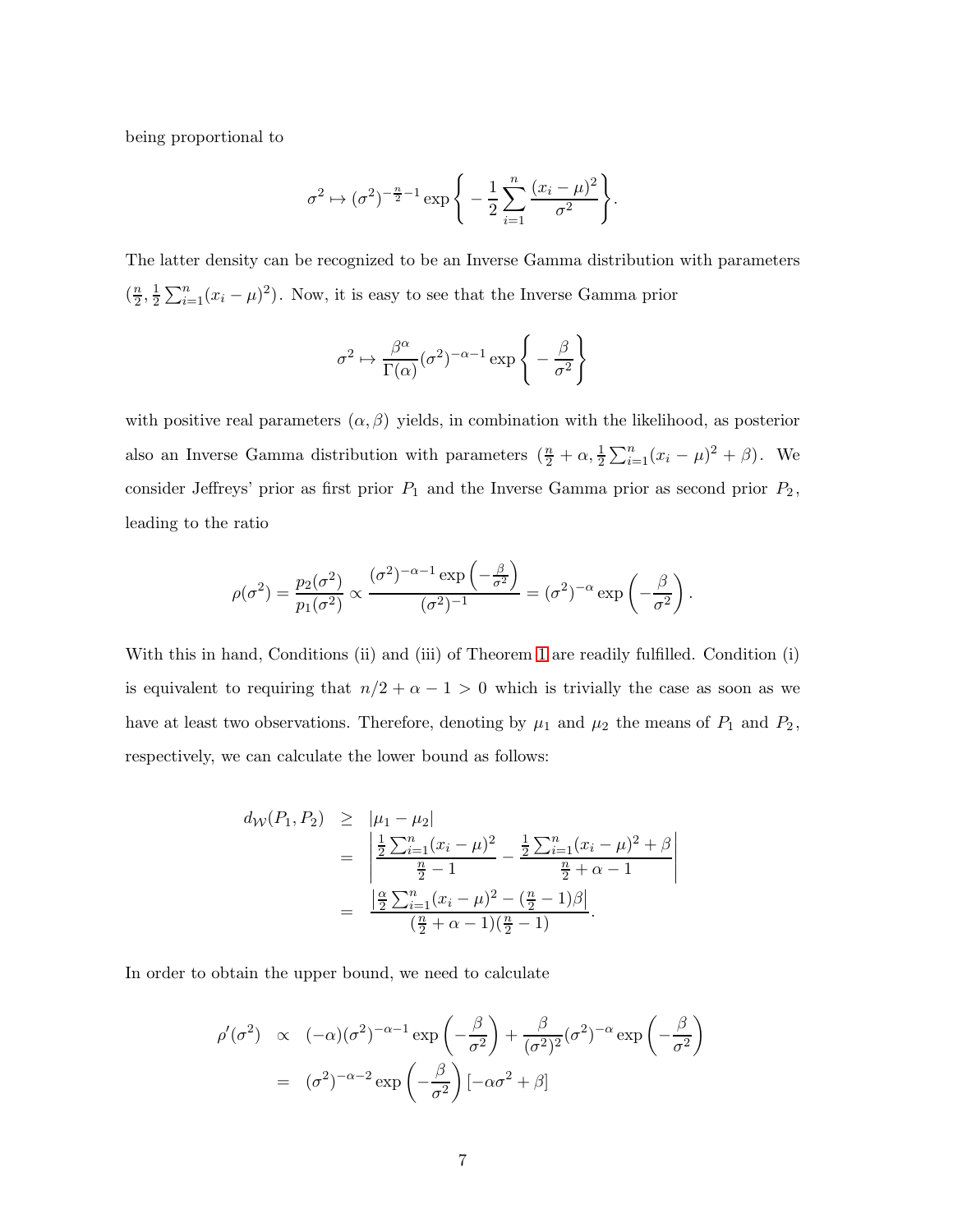and, writing  $\Theta_1$  the random variable associated with  $P_1\hspace{0.03cm},$ 

$$
E[\rho(\Theta_1)] \propto \int_0^\infty (\sigma^2)^{-\alpha} \exp\left(-\frac{\beta}{\sigma^2}\right) \frac{\left(\frac{1}{2}\sum_{i=1}^n (x_i - \mu)^2\right)^{\frac{n}{2}}}{\Gamma(\frac{n}{2})} (\sigma^2)^{-\frac{n}{2}-1}
$$
  
 
$$
\times \exp\left(-\frac{1}{\sigma^2}\frac{1}{2}\sum_{i=1}^n (x_i - \mu)^2\right) d\sigma^2
$$
  
\n
$$
= \frac{\left(\frac{1}{2}\sum_{i=1}^n (x_i - \mu)^2\right)^{\frac{n}{2}}}{\Gamma(\frac{n}{2})} \int_0^\infty (\sigma^2)^{-(\frac{n}{2}+\alpha)-1} \exp\left(-\frac{1}{\sigma^2}\left(\beta + \frac{1}{2}\sum_{i=1}^n (x_i - \mu)^2\right)\right) d\sigma^2
$$
  
\n
$$
= \frac{\left(\frac{1}{2}\sum_{i=1}^n (x_i - \mu)^2\right)^{\frac{n}{2}}}{\Gamma(\frac{n}{2})} \times \frac{\Gamma(\frac{n}{2}+\alpha)}{(\beta + \frac{1}{2}\sum_{i=1}^n (x_i - \mu)^2)^{\frac{n}{2}+\alpha}}.
$$

The Stein kernel for the Inverse Gamma distribution with parameters  $(\frac{n}{2}, \frac{1}{2})$  $\frac{1}{2}\sum_{i=1}^{n}(x_i-\mu)^2)$ corresponds to  $\tau_1(\sigma^2) = \frac{(\sigma^2)^2}{\frac{n}{2}-1}$  $\frac{\frac{\sigma}{2}-1}{\frac{n}{2}-1}$ . Therefore we have

$$
E[\tau_1(\Theta_1)|\rho'(\Theta_1)|] \propto \frac{1}{(\frac{n}{2}-1)} E\left[(\Theta_1)^{-\alpha} \exp\left(-\frac{\beta}{\Theta_1}\right)|-\alpha \Theta_1 + \beta|\right]
$$
  
\n
$$
\leq \frac{1}{(\frac{n}{2}-1)} \Biggl\{ \int_0^{\infty} \alpha(\sigma^2)^{-\alpha+1} \exp\left(-\frac{\beta}{\sigma^2}\right) \frac{(\frac{1}{2}\sum_{i=1}^n (x_i - \mu)^2)^{\frac{n}{2}}}{\Gamma(\frac{n}{2})}
$$
  
\n
$$
\times (\sigma^2)^{-\frac{n}{2}-1} \exp\left(-\frac{1}{2\sigma^2}\sum_{i=1}^n (x_i - \mu)^2\right) d\sigma^2
$$
  
\n
$$
+ \int_0^{\infty} \beta(\sigma^2)^{-\alpha} \exp\left(-\frac{\beta}{\sigma^2}\right) \frac{(\frac{1}{2}\sum_{i=1}^n (x_i - \mu)^2)^{\frac{n}{2}}}{\Gamma(\frac{n}{2})} (\sigma^2)^{-\frac{n}{2}-1}
$$
  
\n
$$
\times \exp\left(-\frac{1}{2\sigma^2}\sum_{i=1}^n (x_i - \mu)^2\right) d\sigma^2 \Biggr\}
$$
  
\n
$$
= \frac{(\frac{1}{2}\sum_{i=1}^n (x_i - \mu)^2)^{\frac{n}{2}}}{(\frac{n}{2}-1)\Gamma(\frac{n}{2})} \Biggl\{ \int_0^{\infty} \alpha(\sigma^2)^{-(\alpha+\frac{n}{2})}
$$
  
\n
$$
\times \exp\left(-\frac{1}{\sigma^2}\left(\beta + \frac{1}{2}\sum_{i=1}^n (x_i - \mu)^2\right)\right) d\sigma^2
$$
  
\n
$$
+ \beta \int_0^{\infty} (\sigma^2)^{-(\alpha+\frac{n}{2})-1} \exp\left(-\frac{1}{\sigma^2}\left(\beta + \frac{1}{2}\sum_{i=1}^n (x_i - \mu)^2\right)\right) d\sigma^2 \Biggr\}
$$
  
\n
$$
= \frac{(\frac{1}{2}\sum_{i=1}^n (x_i - \mu)^2)^{\frac{n}{2}}}{(\frac{n}{2}-1)\Gamma(\frac{n}{2})} \Biggl[ \alpha \frac{\Gamma(\alpha+\frac{n}{2}-1)}
$$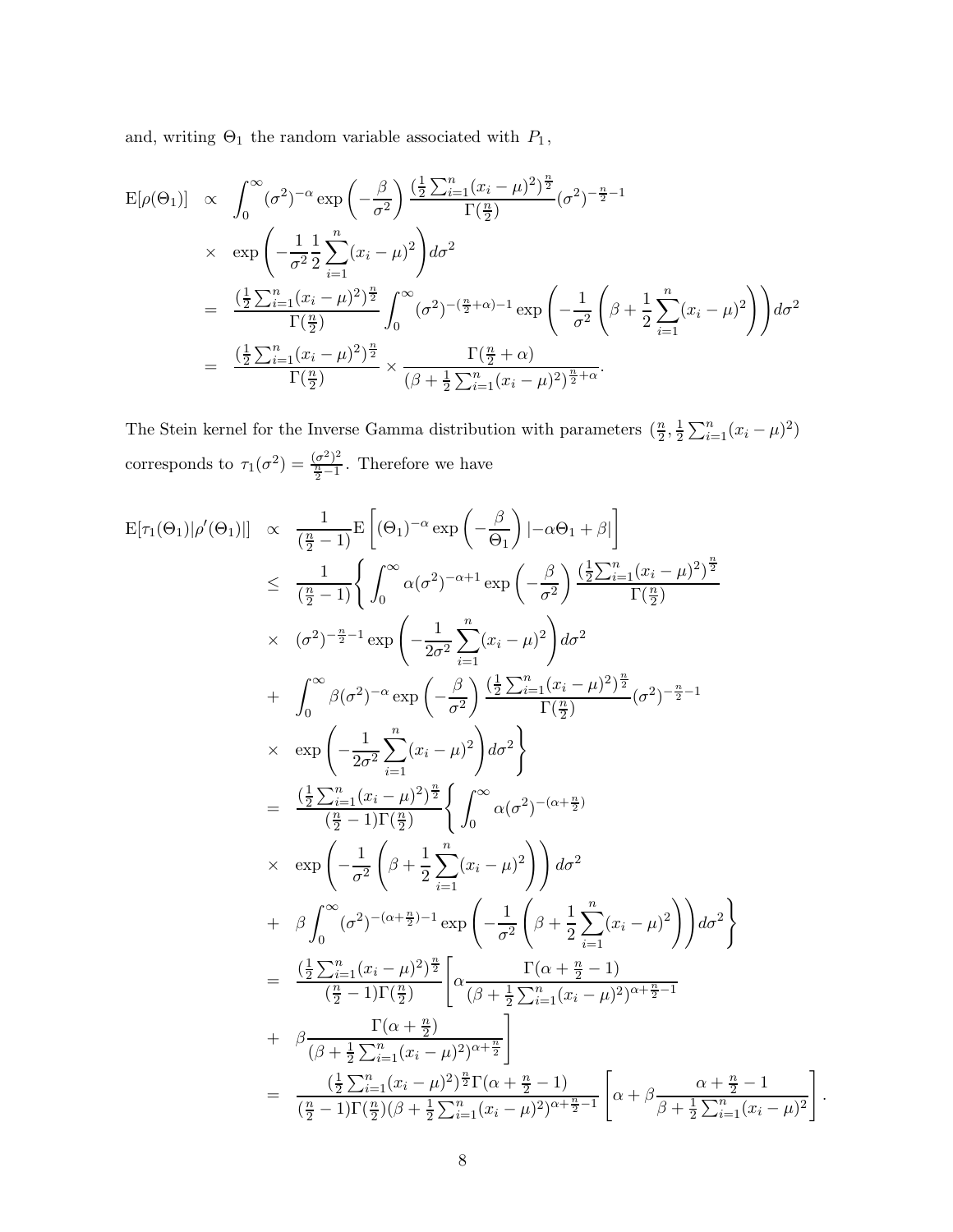Putting the ends together, we thus get as upper bound

$$
\frac{\mathcal{E}[\tau_1(\Theta_1)|\rho'(\Theta_1)|]}{\mathcal{E}[\rho(\Theta_1)]} = \frac{(\beta + \frac{1}{2}\sum_{i=1}^n(x_i - \mu)^2)}{\left(\frac{n}{2} + \alpha - 1\right)\left(\frac{n}{2} - 1\right)} \left[\alpha + \beta \frac{\alpha + \frac{n}{2} - 1}{\beta + \frac{1}{2}\sum_{i=1}^n(x_i - \mu)^2}\right]
$$

$$
= \frac{\left(\frac{1}{2}\sum_{i=1}^n(x_i - \mu)^2\alpha + \frac{n}{2}\beta + (2\alpha - 1)\beta\right)}{\left(\frac{n}{2} + \alpha - 1\right)\left(\frac{n}{2} - 1\right)}.
$$

We attract here the reader's attention to the fact that the same proportionality constant appears on the numerator and denominator, which is why we we left it out from our calculations for the sake of readability.

Finally we find that the Wasserstein distance between the posteriors based on the Jeffreys' and the Inverse Gamma priors for  $\sigma^2$  is bounded as follows:

$$
\frac{\left|\alpha\sum_{i=1}^n(x_i-\mu)^2-\left(\frac{n}{2}-1\right)\beta\right|}{\left(\frac{n}{2}+\alpha-1\right)\left(\frac{n}{2}-1\right)} \le d_{\mathcal{W}}(P_1,P_2) \le \frac{\left(\frac{1}{2}\sum_{i=1}^n(x_i-\mu)^2\alpha+\frac{n}{2}\beta+(2\alpha-1)\beta\right)}{\left(\frac{n}{2}+\alpha-1\right)\left(\frac{n}{2}-1\right)}.
$$

We see that both the lower and upper bounds are of the order  $O(n^{-1})$ , which is a quantification of the well-known fact that the impact of the choice of the prior wanes asymptotically. Clearly, when  $\alpha = \beta = 0$ , the distance equals zero which is natural as then the two priors coincide. It is interesting to remark that the observations are centered around  $\mu$  in the bounds, as this variation is precisely what the parameter  $\sigma^2$  measures. Finally we remark that in the calculation of  $E[\tau_1(\Theta_1)|\rho'(\Theta_1)]$ we have used the triangular inequality for  $|-\alpha\Theta_1 + \beta|$ , while alternative upper boundings or direct calculations with absolute values would lead to a sharper upper bound. However, those will not be as readable as our bounds, which anyway are of the desired order of  $n^{-1}$ .

#### 3.2. Priors for the success parameter in a Binomial model

Many random phenomena worth studying have binary outcomes and therefore can be modelled using the famous Binomial distribution  $Bin(n, \theta)$  with probability mass function

$$
x \mapsto \binom{n}{x} \theta^x (1 - \theta)^{n - x}
$$

where  $x \in \{1, \ldots, n\}$  is the number of observed successes, the natural number n denotes the number of binary experiments and  $\theta \in (0,1)$  stands for the success parameter. In this part, we suppose n to be fixed and we focus on the success parameter. Ghaderinezhad [\[7\]](#page-11-6) studies the influence of various priors, including the Beta and Haldane priors, on the posterior by bounding the Wasserstein distance between each resulting posterior and the data-only posterior obtained via the uniform prior. We will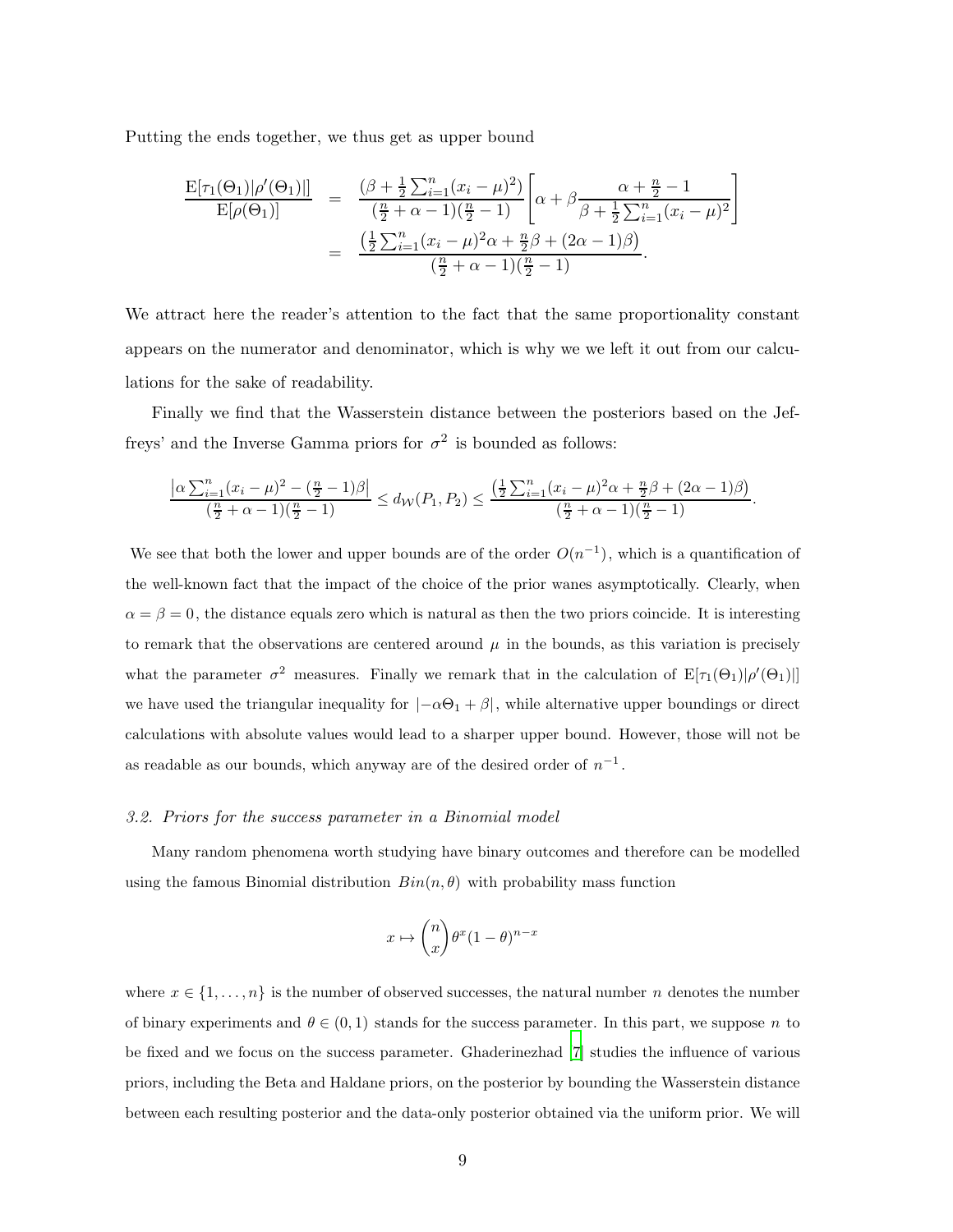show how to compare the Haldane and Beta priors directly by means of our Theorem [1.](#page-2-1)

The Haldane prior is an improper prior representing complete uncertainty and its expression is given by

$$
p_1(\theta) = \frac{1}{\theta(1-\theta)}.
$$

The resulting posterior density is of the form

$$
\theta \mapsto {n \choose x} \theta^{x-1} (1-\theta)^{n-x-1}
$$

which represents a Beta distribution with parameters  $(x, n-x)$ . In order to be a proper distribution it requires at least one success and one failure in the sequence of experiments. Choosing as second prior the conjugate Beta prior with parameters  $\alpha, \beta > 0$  yields the  $Beta(\alpha + x, n - x + \beta)$  posterior. The ratio of prior densities corresponds here to

$$
\rho(\theta) = \frac{p_2(\theta)}{p_1(\theta)} \propto \theta^{\alpha} (1 - \theta)^{\beta}.
$$

One readily sees that the conditions of Theorem [1](#page-2-1) are satisfied. The lower bound thus is given by

$$
d_{\mathcal{W}}(P_1, P_2) \ge \left| \frac{x}{n} - \frac{\alpha + x}{n + \alpha + \beta} \right| = \frac{|n\alpha - (\alpha + \beta)x|}{n(n + \alpha + \beta)}.
$$

The Stein kernel for the Beta distribution with parameters  $(x, n-x)$  is  $\tau_1(\theta) = \frac{\theta(1-\theta)}{n}$ . Proceeding as in Section [3.1,](#page-5-1) we get the upper bound

$$
d_{\mathcal{W}}(P_1, P_2) \leq \frac{1}{n} \left( \alpha + (\beta - \alpha) \frac{\alpha + x}{\alpha + \beta + n} \right)
$$

It can be seen both the lower and upper bound are of the order of  $O(n^{-1})$ . This rate of convergence remains even in the extreme cases  $x = 0$  and  $x = n$ .

#### 3.3. Priors for the Poisson model

As last example we consider the most popular count distribution, namely the Poisson distribution with probability mass function

$$
x\mapsto \frac{\exp{(-\theta)}\theta^x}{x!}
$$

where  $x \in N$  is the number of occurrences and the parameter  $\lambda > 0$  indicates the average number of events in a given time interval. Classical choices of priors are an exponential prior, Jeffreys' prior or the conjugate Gamma prior. The latter was used in e.g. the study of asthma mortality rates by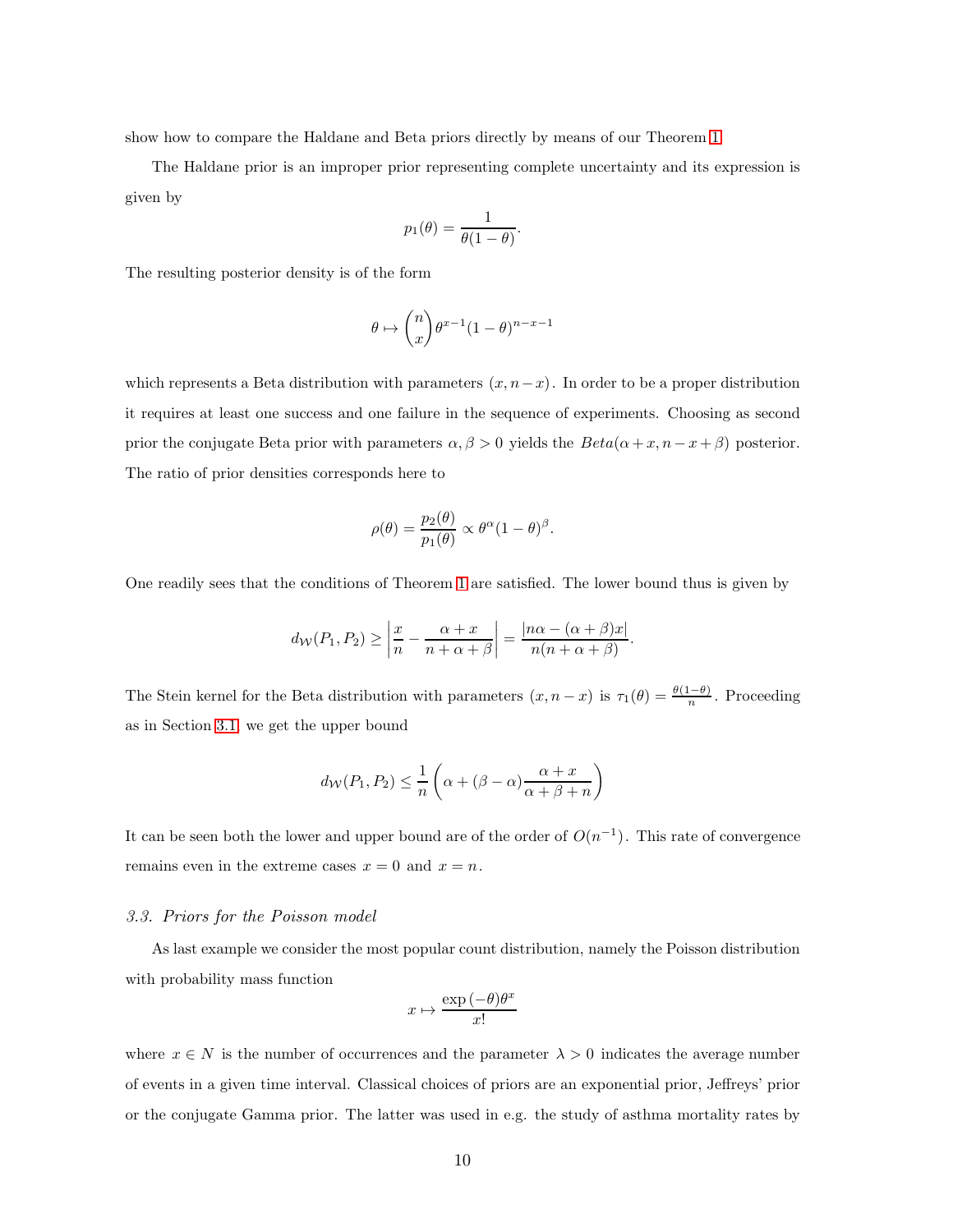Gelman et al. [\[8\]](#page-11-7). We opt here to compare in all generality two Gamma priors with non-negative real parameters  $(\alpha_1, \beta_1)$  and  $(\alpha_2, \beta_2)$ , respectively, as this contains as special cases the exponential prior  $(\alpha = 1)$ , the uniform prior  $(\alpha = 1, \beta = 0)$  and even the Jeffreys' prior which is proportional to  $\theta^{-1/2}$   $(\alpha = 1/2, \beta = 0).$ 

The likelihood function  $\ell(x; \theta)$  for a set of sampling data  $x = (x_1, \ldots, x_n)$  coming from a Poisson model reads

$$
\ell(x; \theta) = \frac{\exp(-n\theta)\theta^{\sum_{i=1}^{n} x_i}}{\prod_{i=1}^{n} x_i!}.
$$

In combination with a conjugate Gamma prior  $\frac{\beta_j^{\alpha_j}}{\Gamma(\alpha_j)} \theta^{\alpha_j-1} \exp(-\beta_j \theta)$  this yields a Gamma posterior distribution with updated parameters  $(\sum_{i=1}^n x_i + \alpha_j, n + \beta_j)$ ,  $j = 1, 2$ . Now, a quantity of special interest is the ratio

$$
\rho(\theta) = \frac{p_2(\theta)}{p_1(\theta)} \propto \theta^{\alpha_2 - \alpha_1} \exp \left( -(\beta_2 - \beta_1)\theta \right).
$$

While it nicely satisfies the conditions of Theorem [1,](#page-2-1) certain combinations of the prior parameters lead to a monotone increasing or decreasing behavior, and hence the applicability of Corollary [1.](#page-4-0) Simple manipulations reveal that these parameter combinations are given by  $\alpha_1 < \alpha_2 \cap \beta_1 > \beta_2$ (increasing) and  $\alpha_1 > \alpha_2 \cap \beta_1 < \beta_2$  (decreasing), where in each case one of the strict inequalities can turn into a potential equality. The Stein kernel of the Gamma distribution with parameters  $(\sum_{i=1}^n x_i + \alpha_1, n + \beta_1)$  being  $\tau_1(\theta) = \frac{\theta}{n + \beta_1}$ , straightforward calculations lead to

$$
\mathbf{E}[\rho(\Theta_1)] \propto \frac{\Gamma(\sum_{i=1}^n x_i + \alpha_2)}{(n + \beta_2)^{\sum_{i=1}^n x_i + \alpha_2}}
$$

and

$$
E[\rho'(\Theta_1)\tau_1(\Theta_1)] \propto \frac{(\alpha_2 - \alpha_1) \frac{\Gamma(\sum_{i=1}^n x_i + \alpha_2)}{(n + \beta_2)^{\sum_{i=1}^n x_i + \alpha_2}} - (\beta_2 - \beta_1) \frac{\Gamma(\sum_{i=1}^n x_i + \alpha_2 + 1)}{(n + \beta_2)^{\sum_{i=1}^n x_i + \alpha_2 + 1}},}{n + \beta_2},
$$

and hence

$$
d_{\mathcal{W}}(P_1, P_2) = \frac{1}{n + \beta_2} \left( \alpha_2 - \alpha_1 - (\beta_2 - \beta_1) \frac{\sum_{i=1}^n x_i + \alpha_2}{n + \beta_2} \right).
$$

This exact distance is of the desired order of  $O(n^{-1})$ . In case of parameter combinations that lead to no monotone behavior of the ratio  $\rho$  we can build upper and lower bounds as done in the previous sections; we leave this as exercise for the reader.

## ACKNOWLEDGMENTS:

This research is supported by a BOF Starting Grant of Ghent University.